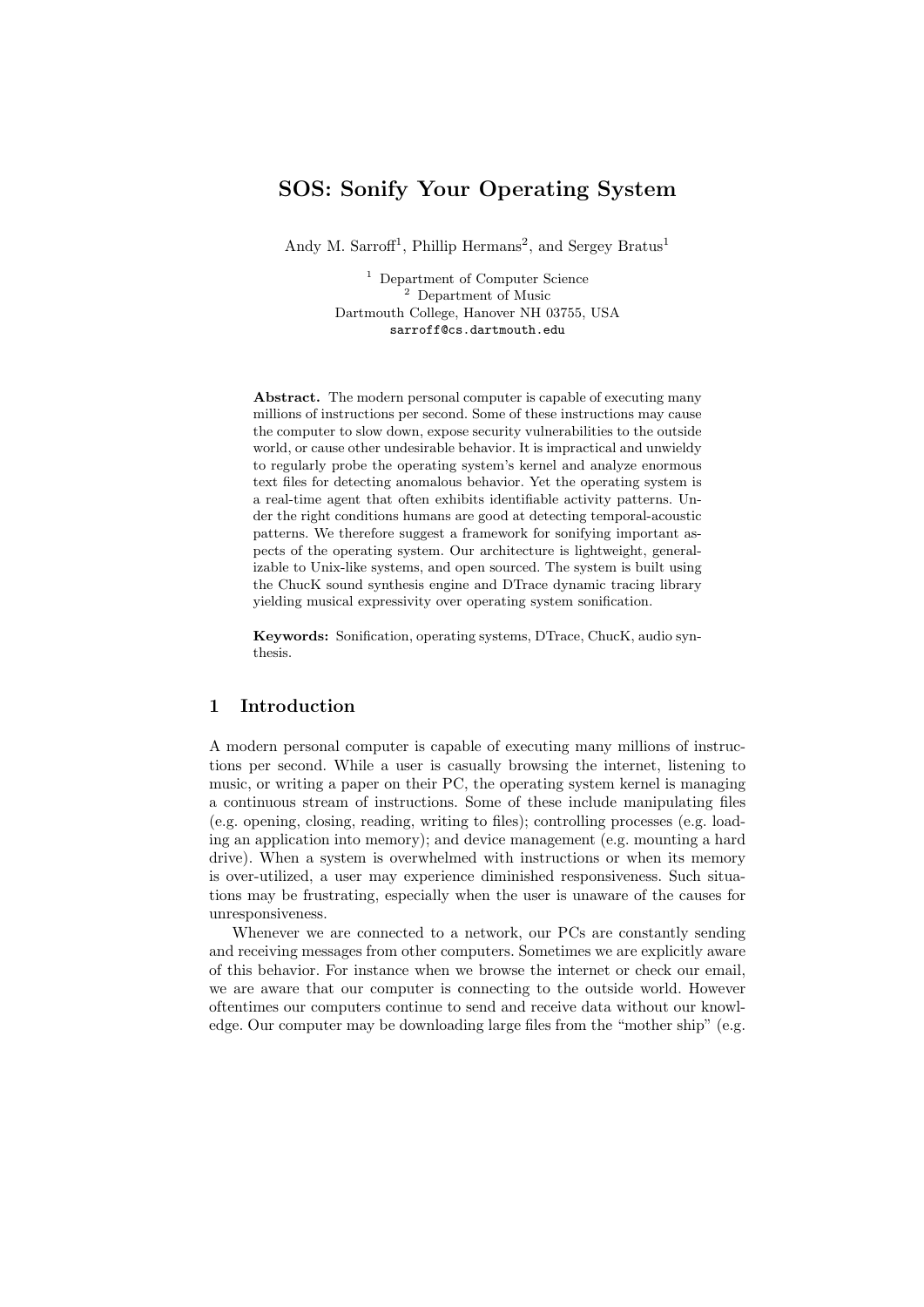#### 2 Sarroff et al.

when the Mac OS downloads a system update from Apple's servers). Or we may have unwittingly left open a file sharing port that others are exploiting.

These are just a few scenarios in which important events are occurring in the background of our computing environment. Such events may negatively impact our interaction with the computer or worse, expose our personal data to the world. It behooves us to have some awareness of the automatic processes occurring regularly without our knowledge. Yet the instructions executed by the operating system at any given time, most of which are benign, are unwieldy in number.

There are many extant tools to analyze the operating system's behavior. Most of these require some degree of low-level knowledge about how the operating system works. The usual mode of analysis for such systems is text. If one samples the activity of a single process, they are likely to be inundated with several thousands of nearly indecipherable lines of output. Figure [1](#page-1-0) shows a snippet of the textual output that is spewed by executing the command sample on a running instance of the Google Chrome application from the terminal in a Mac OS environment. There are over 1,200 lines of text associated with a 10-second sample. Most of these lines are unintelligible to those without expert knowledge of the Mac OS.

```
1 Analysis of sampling Google Chrome (pid 304) every 1 millisecond<br>2 Process: Coogle Chrome [304]
2 Process: Google Chrome [304]<br>3 Path: /Applications/Google
3 Path: /Applications/Google Chrome.app/Contents/MacOS/Google Chrome
     Load Address:<br>Identifier:
5 Identifier: com.google.Chrome<br>6 Version: 27.0.1453.110 (14
6 Version: 27.0.1453.110 (1453.110)<br>7 Code Type: X86 (Native)
7 Code Type:<br>8 Parent Pro
     Parent Process: launchd [262]
\frac{9}{10}Date/Time: 2013-06-08 15:05:58.996 -0400<br>0S Version: Mac 0S X 10.8.4 (12E55)
11 OS Version: Mac OS X 10.8.4 (12E55)
     Report Version:
13<br>1414 Call graph:<br>15 7663 Th
          15 7663 Thread_1921 DispatchQueue_1: com.apple.main-thread (serial)
16 + 7662 ??? (in Google Chrome) load address 0xc9000 + 0xf55 [0xc9f55]
17 + ! 7662 main (in Google Chrome) + 24 [0xc9f78]
18 + ! 7662 ChromeMain (in Google Chrome Framework) + 41 [0xcf7f9]
                    19 + ! 7662 ??? (in Google Chrome Framework) load address 0xcd000 + 0x60d9d0
      [0x6da9d0]
20 + ! 7662 ??? (in Google Chrome Framework) load address 0xcd000 +
      0x60e69b [0x6db69b]
1256 0x99ee6000 - 0x99ef2ff7 com.apple.NetAuth (4.0 - 4.0)
      <4983C4B8-9D95-3C4D-897E-07743326487E>
      /System/Library/PrivateFrameworks/NetAuth.framework/Versions/A/NetAuth
```
<span id="page-1-0"></span>Fig. 1. Example output from calling the command sample for a 10-second duration on the Google Chrome application.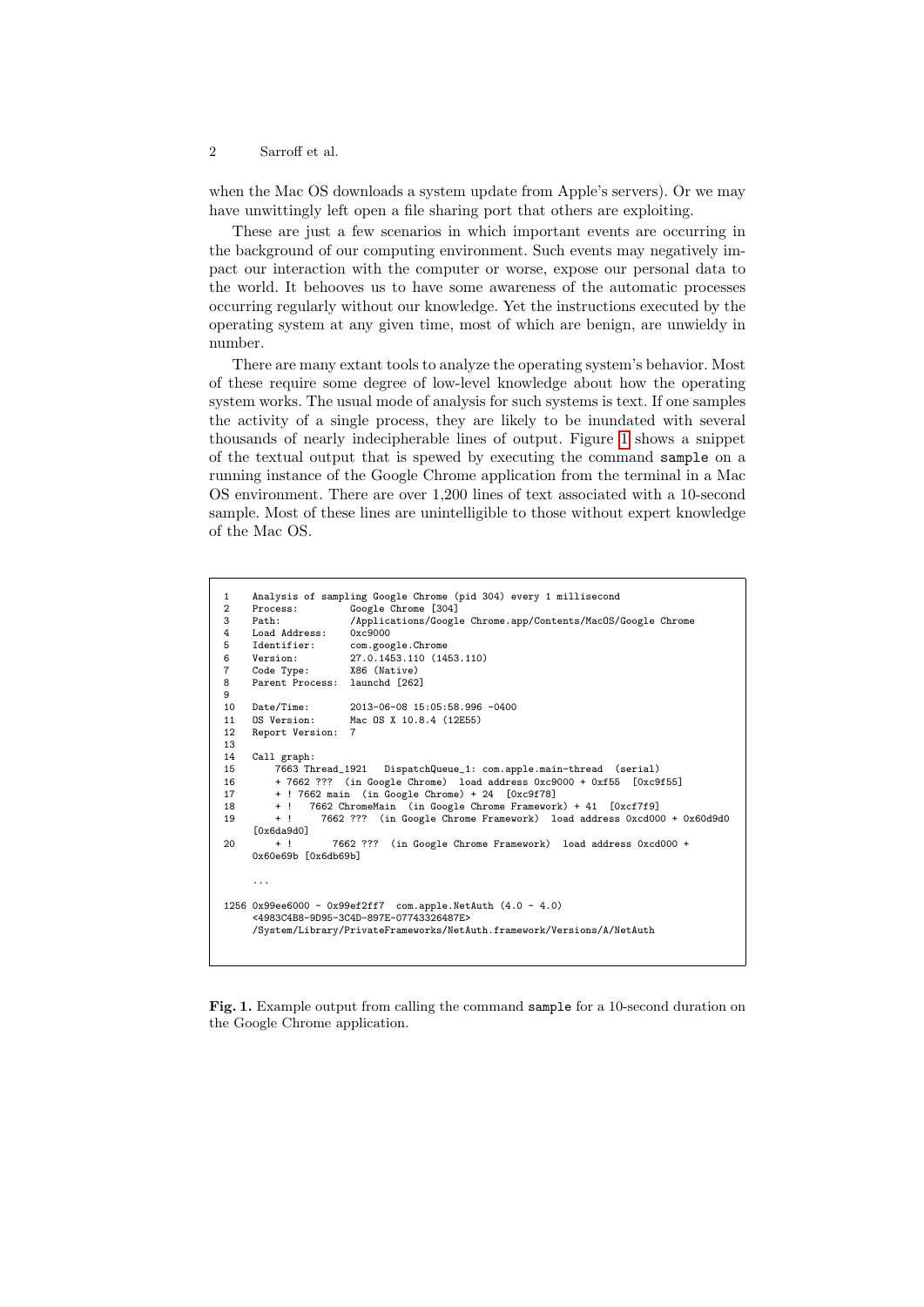Computing occurs in a real time stream of events. There is structural regularity supporting many of the tasks that are performed by a computer. Under the correct conditions, humans are adept at perceiving acoustic pitch, time, and timbre patterns [\[1\]](#page-6-0). Sonification is the use of non-speech audio to convey information [\[2\]](#page-7-0). We suggest that the sonification of the operating system is a natural mapping, one which may allow us to easily perceive computational anomalies. By exercising creative control over such a mapping, we may design an efficient means for conveying normally unobservable but important information concerning our computing environments.

This paper presents SOS, a framework for allowing users to sonify aspects of any computer running a Unix-like operating system. The architecture is simple. The source code is lightweight and utilizes only open-source packages. We provide an implementation accompanied by a couple of demos online; readers are encouraged to write synthesis and tracing scripts to meet their sonification requirements. In the following section we provide background discussion about the sonification of computer environments. We detail the architecture of SOS in Section [3.](#page-3-0) Section [4](#page-6-1) gives concluding remarks.

## 2 Background

Early computer scientists often used sound as a means for monitoring the operation of their machines. Many computers built in the 1940s and 50s such as SEAC and SWAC had an amplifier and speaker attached to one or more registers of the machine. If a computer did not come equipped with an audio transducer, it was often added later—commonly on the lowest bit of the accumulator [\[3\]](#page-7-1). Fernando Jose Corbatò reports that the audio amplifier on one register of the Whirlwind computer allowed him to debug his programs by hearing a "signature racket" [\[4\]](#page-7-2). Once accustomed to the sound of the machine, the user could identify specific components of the executing program and listen for bugs or loops.

Computer operators have used AM radio to sonify their machines. Many computers, notably the IBM 1401, emitted radio frequency signal that could be picked up by an AM radio receiver when it was placed near the console or other high-speed circuits. Since computers would often take several hours to finish a task, engineers could free themselves by placing an AM radio next to an intercom. The computer operator would monitor their machine and track program termination [\[5\]](#page-7-3). Others have found ways to compose music from the leaking RF signal of an IBM 1401 [\[6\]](#page-7-4).

These methods of troubleshooting computers, sometimes referred to as sonic debugging [\[7\]](#page-7-5), continued well into the 1980s. Some computer musicians were inspired by the folklore of listening to endless loops and optimization problems on old mainframe computers. There is a tradition of musicians sonifying their computers for compositional purposes. For instance in 1986 computer musicians Phil Burk, Larry Polansky, and Phil Stone used an Amiga's stack memory to modulate the frequency and amplitude of simple waveforms in the piece mod.mania  $I, II, and III [8].$  $I, II, and III [8].$  $I, II, and III [8].$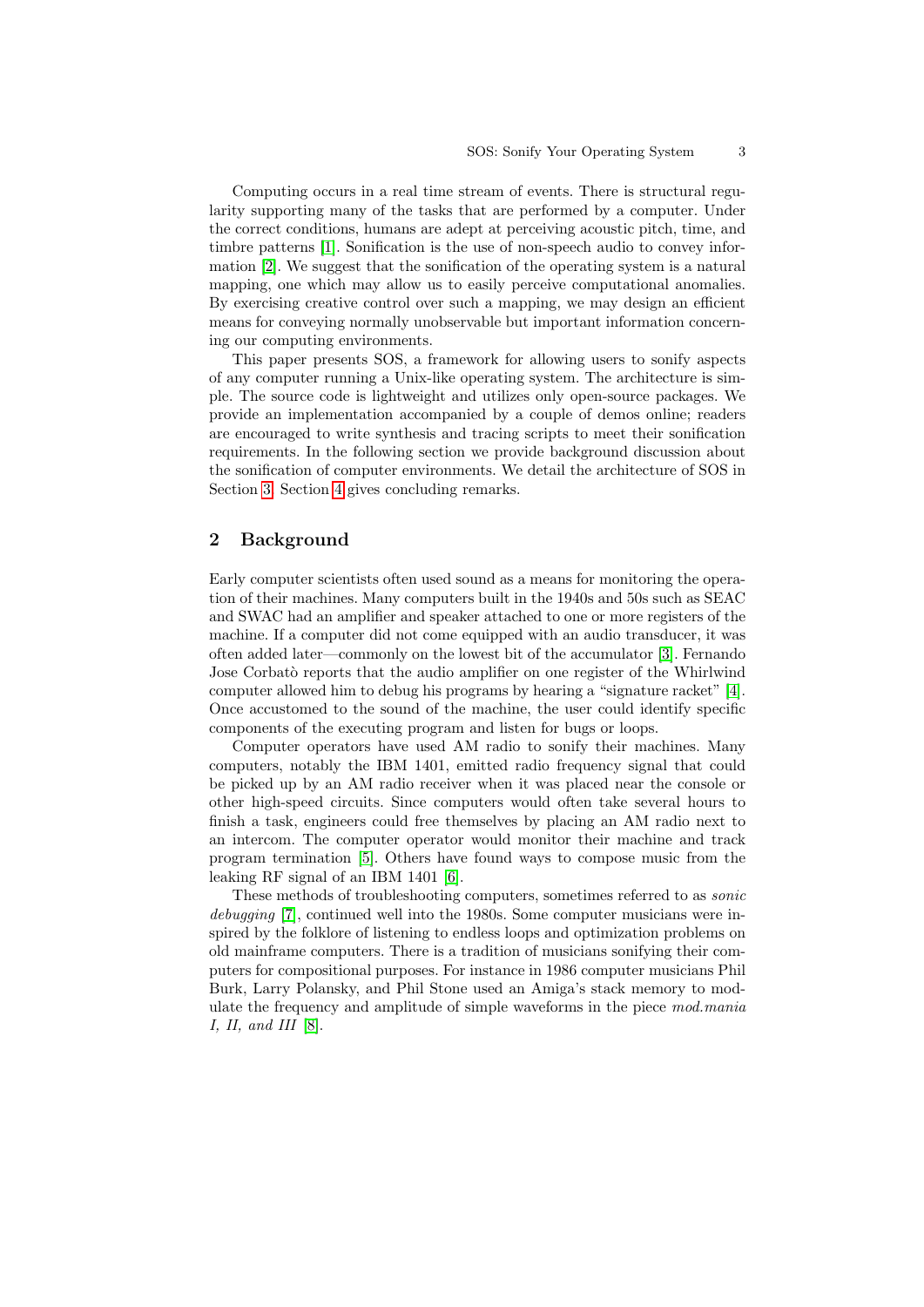#### 4 Sarroff et al.

More sophisticated methods of computer sonification emerged in the 1990s with integrated development environments and wider availability of personal computers. Joan Francioni and Jay Alan Jackson describe a system for the auralization of parallel program behavior. Their work gave evidence that sound was effective in depicting timing information and patterns related to the execution of a program [\[9\]](#page-7-7). LogoMedia is a sound-enhanced programming environment which allows users to associate non-speech audio with program events while code is being developed [\[10\]](#page-7-8). A similar tool named LISTEN is also intended for debugging programs [\[11\]](#page-7-9). CAITLIN is designed for sonifying specific control sequences (i.e. IF, THEN, WHILE, etc) as unique, customizable MIDI sequences [\[12\]](#page-7-10).

The twenty-first century has seen increased interest in sonifying network data. Peep (The Network Aurilizer) by Michael Gilfix and Alan Couch creates a soundscape with events triggered by network state information [\[13\]](#page-7-11). Mark Ballora et al. have introduced a system that sonifies web logs or web traffic in real-time via Python and SuperCollider [\[14\]](#page-7-12). Michael Chinen has developed FuckingWebBrowser, a simple open-source web browser that converts memory state into audio [\[15\]](#page-7-13). For a more thorough background on the sonification of computers, see [\[16\]](#page-7-14).

The framework we suggest uses DTrace [\[17\]](#page-7-15), an extensive dynamic tracing library. DTrace inserts program code into the kernel and hence allows real-time, direct access to the basic operations of the operating system. We are unaware of an extant framework that links a tracing library like DTrace to acoustic events. The next section gives detail about the system, which may be used for strict data mapping or for more general compositional purposes.



<span id="page-3-1"></span>Fig. 2. General SOS architecture. Several DTrace probes are instrumented. The message dispatcher listens for probe firings and sends OSC messages to a predetermined port as necessary. The sound synthesis engine listens for messages from the message dispatcher and synthesizes acoustic events in real time.

## <span id="page-3-0"></span>3 Architecture

We describe the framework of our operating system sonifier, SOS. There are three modules: the message dispatcher receives messages from the kernel probes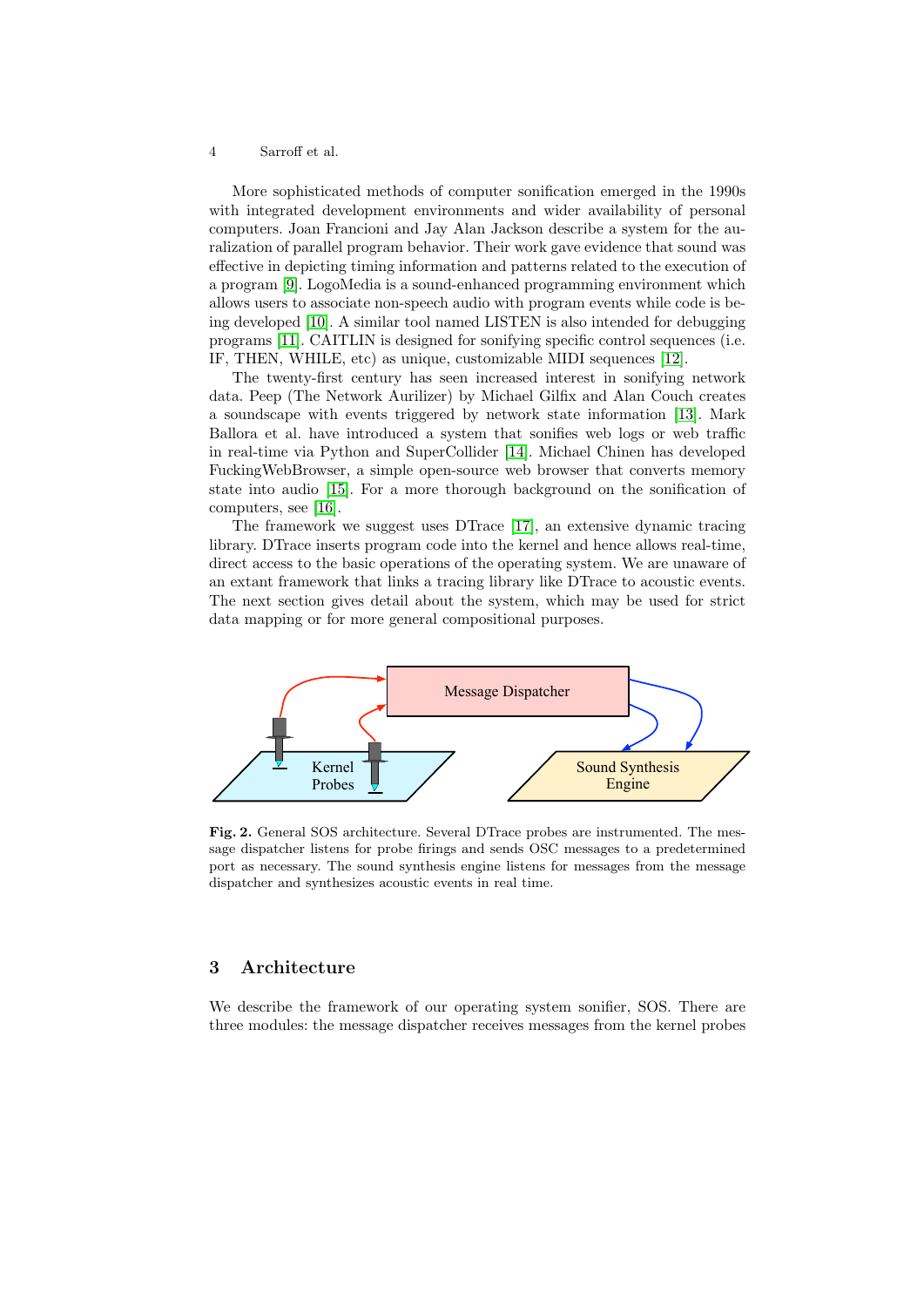and sends messages to the sound synthesis engine (see Figure [2\)](#page-3-1). It is up to the user to specify which operating system events to monitor and auditory events to generate. The SOS framework provides easy mapping for sonification. We provide detail on each module below. The source code and several demos are provided at <https://github.com/woodshop/dsonify>.

## 3.1 Kernel Probes

We use DTrace to monitor arbitrary system calls executed by the kernel. DTrace is a dynamic tracing framework originally developed by Sun Microsystems for the Solaris operating system and that has been widely adopted by many Unixlike operating systems, including Mac OS. DTrace allows one to modify the operating system kernel by attaching probes at various locations within the kernel execution. The set of available probes is quite large and depends on the OS.

DTrace probes are instantiated by writing a script in the D language, a subset of the C programming language. An example script is shown in Figure [3.](#page-4-0) The program prints the message "open" to the standard output every time the system call open is entered. The pragma statement on Line 2 indicates that the probe should report back at a rate of ten thousand cycles per second. These messages are passed to the message dispatcher.

```
1 #pragma D option quiet
        #pragma D option switchrate=10000hz
\begin{array}{c} 2 \\ 3 \\ 4 \end{array}syscall::open:entry
5 {
6 printf("open");<br>
\begin{bmatrix} 7 & 1 \end{bmatrix}7 }
```
<span id="page-4-0"></span>Fig. 3. A DTrace program. The program inserts a probe in the open kernel system call. When the system call is entered the probe fires and prints "open" to the standard output.

#### 3.2 Message Dispatcher

The message dispatcher receives messages from the kernel probes and sends messages to the synthesis engine. The dispatcher is programmed using the Python language. Message passing from DTrace is handled using the Python module python-dtrace [\[18\]](#page-7-16), a DTrace consumer for Python. The message dispatcher instantiates DTrace in a separate thread and listens for printf messages that are intercepted by python-dtrace.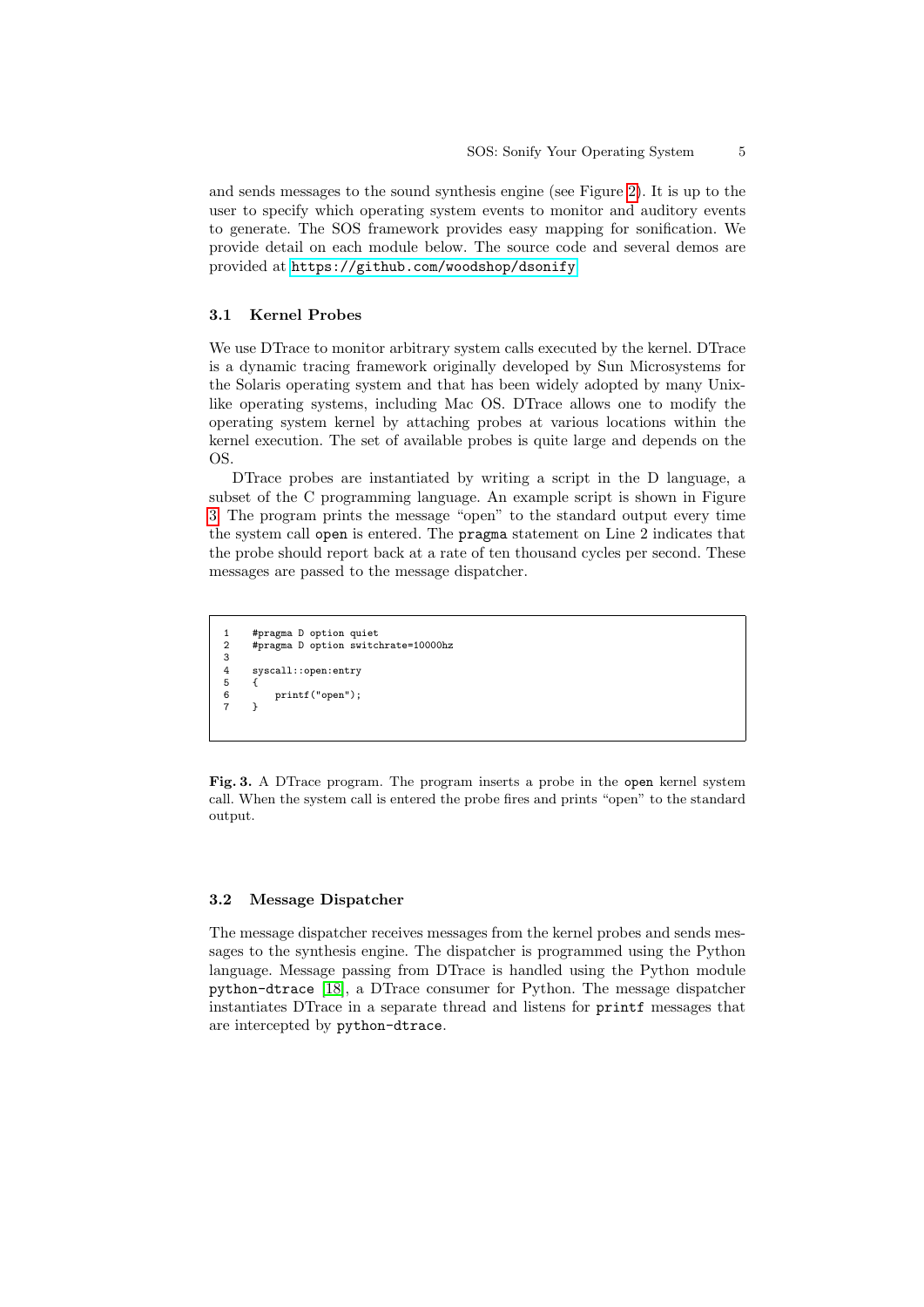6 Sarroff et al.

We use the Open Sound Control (OSC) [\[19\]](#page-7-17) protocol to send messages to the sound synthesis engine. Each time a probe message is received, an OSC message is sent along with an optional value. The sound synthesis engine receives the message and synthesizes the appropriate sound event. The python interface for OSC is handled by the pyOSC module [\[20\]](#page-7-18).

#### 3.3 Sound Synthesis Engine

Sound synthesis is handled by ChucK [\[21\]](#page-7-19), a "strongly timed" engine for sound synthesis. It has been widely used for performances by laptop ensembles, live coders and multimedia artists.

```
1 OscRecv recv;<br>2 9000 => recv.
2 9000 => recv.port;<br>3 recv.listen();
3 recv.listen();<br>4 recv.event("o
         recv.event( "open", "s" ) @=> OscEvent oe_open;
5
        main():
\begin{array}{c} 6 \\ 7 \\ 8 \end{array}8 fun void main() {<br>9 spork "inst_
9 spork \tilde{\text{inst}}_0 spork \text{inst}_1 ();<br>10 1: day => now;
        1:day \Rightarrow now;11 }
\frac{12}{13}fun void inst_open()
\begin{array}{cc} 14 & \{ \\ 15 & \end{array}15 Sitar s => Pan2 p => dac;<br>16 -0.75 => p.pan;
16 -0.75 \Rightarrow p.pan;<br>17 0.2 \Rightarrow s.gain;17 0.2 \Rightarrow s \cdot \text{gain};<br>18 \text{while}(\text{true}) f
                while(true) {
19 oe_open => now;
20 while (oe_open.nextMsg() != 0) {<br>21 0e_open.getString();
21 oe\_open.getString();<br>22 440.0 \Rightarrow s.freq;
22 440.0 \Rightarrow s.freq;<br>23 1.0 \Rightarrow s.netelm:
                       1.0 \Rightarrow s.noteOn;
\begin{array}{cc} 24 & & \\ 25 & & \end{array}25<br>26 }
26 }
```
<span id="page-5-0"></span>Fig. 4. A ChucK program. The main function starts a thread that runs a real-time audio synthesizer.

Upon executing the message dispatcher, a ChucK engine is instantiated and the synthesis script provided by the user is loaded into memory. The synthesis engine listens for OSC messages over an arbitrary port. Figure [4](#page-5-0) shows a short ChucK program. Line 2 instructs ChucK to listen for incoming OSC messages on port 9000. The synthesizer designated in inst<sub>-open</sub> is executed in a separate thread (the ChucK terminology for initiating a new thread is spork). The message dispatcher sends the OSC message "open" accompanied by a string. The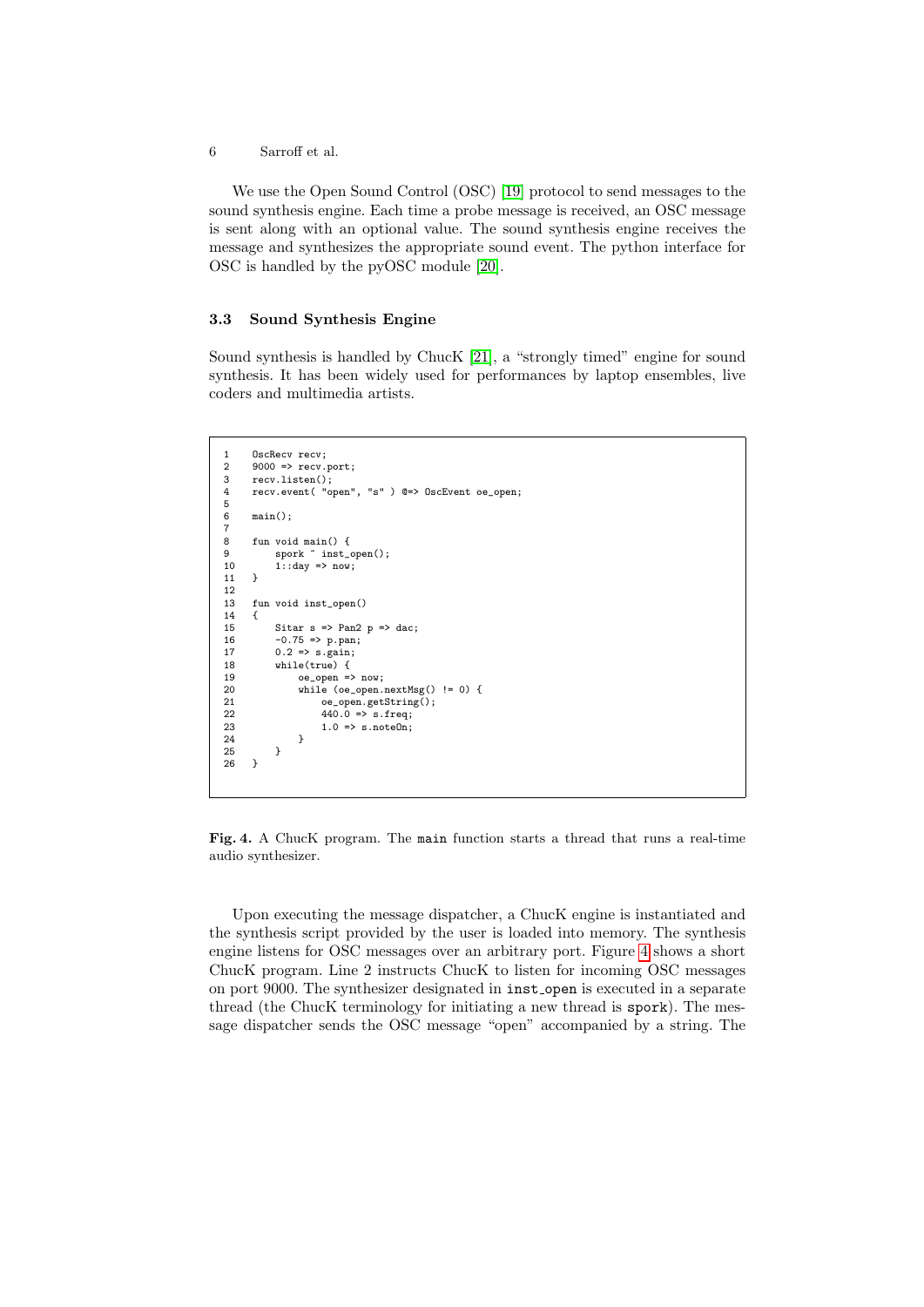string may be employed as a control value for the synthesizer. (The example shown in Figure [4](#page-5-0) does not use the string.)

The ChucK programming language is simple yet allows one to mix any combination of synthesizer parameters with incoming OSC messages. Hence the user may sonify their operating system in a manner that conveys important information about OS events. Alternatively, the user may use OS data as a rich resource for music composition or performance. The interaction between OS sonification and the additional computational resources demanded by audio synthesizers suggests an area of musical feedback worthy of exploration.

#### <span id="page-6-1"></span>4 Conclusions

In this paper we presented a system for sonifying Unix-like operating systems. The user must supply a DTrace and ChucK script to SOS specifying sonification mappings. DTrace is used to monitor the actions of the operating system kernel. For each action, a message is passed to a message dispatcher, which subsequently sends an OSC formatted message to a ChucK synthesis engine. Given the large quantity of system calls per second, sonification allows users to observe dense information in a mode more natural than text. By sonifying the operating system, a user's visual attention is freed to focus on other details.

The code along with two demos for SOS can be found on github at [https:](https://github.com/woodshop/dsonify) [//github.com/woodshop/dsonify](https://github.com/woodshop/dsonify). In the first demo integral file management operations such as file opens and file writes are sonified. The demo gives the user an idea of how much file access is occurring in the background. Our second demo allows the user to monitor all outgoing Internet Protocol version 4 (IPv4) connections, along with the port number. Such sonification allows a user to be alerted when non-standard ports are being utilized. This information may be helpful to discover when applications are contacting the outside world without the user's knowledge. See the online documentation for more information concerning the auditory events used in the demos. The online accompaniment to [\[22\]](#page-7-20) (from which we have based our demos), found at [www.dtracebook.com,](www.dtracebook.com) is an excellent primer for DTrace programming.

There have been demonstrations in the literature and online for sonifying specific aspects of the computing environment. To the best of our knowledge, SOS is a first attempt at providing a general framework that allows sound designers to link unobserved computing events to their acoustic surroundings. Given the high flexibility of ChucK and the enormous power of DTrace, we believe that SOS provides ample opportunity for growth and exploration of OS sonification or music composition using the OS as an agent. We encourage readers to download the code and contribute additional demos to the community.

## References

<span id="page-6-0"></span>1. Bregman, A.S.: Auditory scene analysis: the perceptual organization of sound. MIT Press, Cambridge, Mass. (1990)